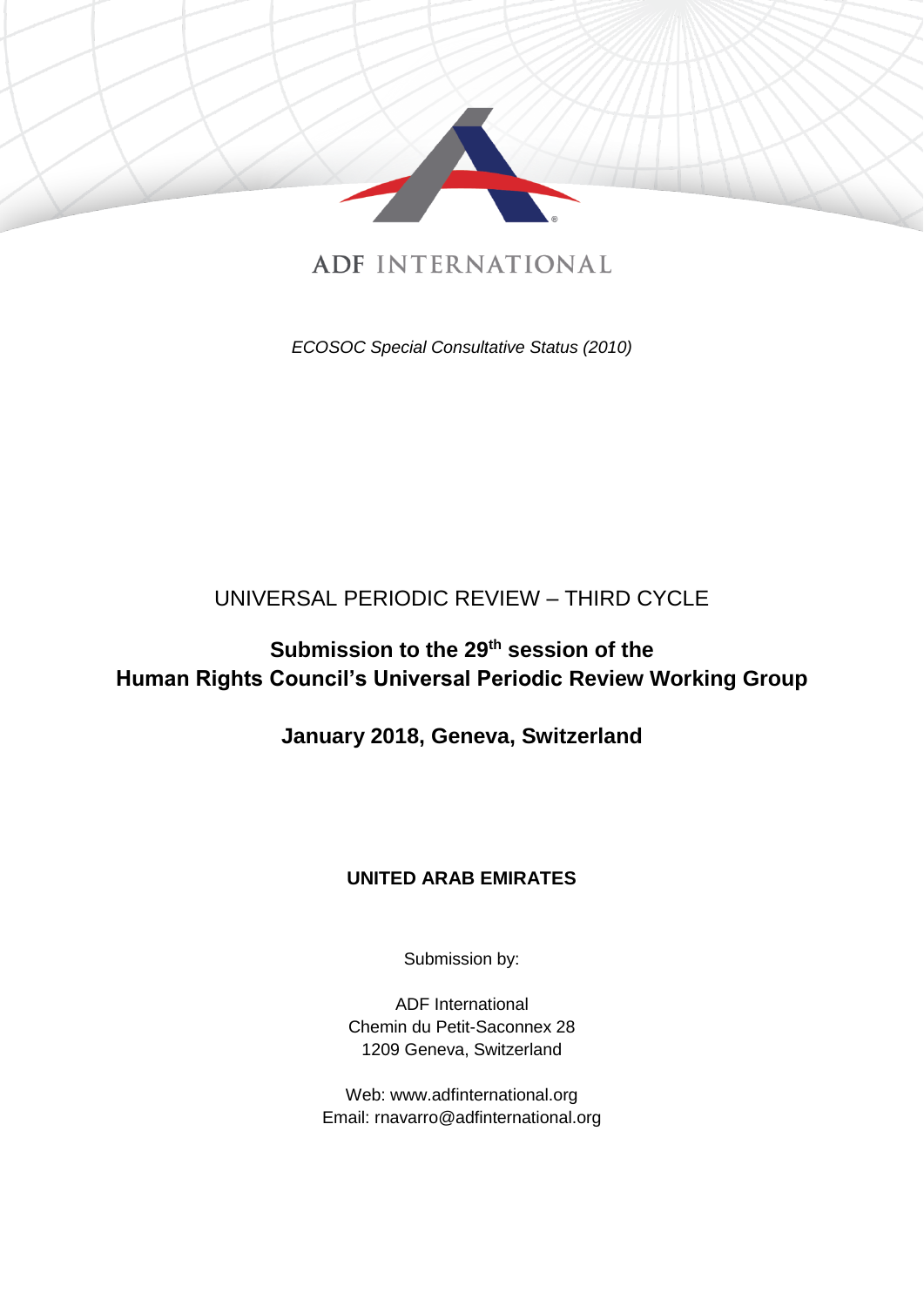### **Introduction**

- 1. ADF International is a global alliance-building legal organization that advocates for religious freedom, life, and marriage and family before national and international institutions. As well as having ECOSOC consultative status with the United Nations (registered name "Alliance Defending Freedom"), ADF International has accreditation with the European Commission and Parliament, the Organization for Security and Co-operation in Europe, and the Organization of American States, and is a participant in the FRA Fundamental Rights Platform.
- 2. This report explains why the United Arab Emirates must protect and promote the right to freedom of religion or belief within its borders.

### **(a) Religious Freedom**

- 3. The constitution of the United Arab Emirates provides for the guarantee of freedom of religion, but it also provides that Islam is the state religion and that all citizens of the country are Muslims by definition. Religious freedom and practice is restricted where its exercise may negative impact Islam. Non-Muslims are able to worship relatively freely, but openly and publicly sharing one's faith with Muslim citizens is prohibited. Though informally sharing one's faith is *de facto* possible, the lack of public engagement on the matter shuts down the possibility of the establishment of native Emirati churches.
- 4. The law does not specifically prohibit apostasy, but the penal code defers to sharia on crimes against Islam, including *hudud* offences, among which capital punishment for apostasy is included.<sup>1</sup> It is unclear whether or not the death penalty is enforced in practice for individuals who leave Islam, but the presence of such laws and the potential enforcement of them by the State is *prima facie* a violation of the right to adopt a religion or belief of one's own choice free of coercion under Article 18 of the International Covenant on Civil and Political Rights.
- 5. The law also imposes a maximum penalty of five years' imprisonment for preaching against Islam or evangelising Muslims, as well five years' imprisonment or more for engaging in "blasphemy," which is defined "as any act insulting God, religion, prophets, messengers, holy books, or houses of worship."<sup>2</sup> Laws of this kind are egregious violations of the right to manifest one's religion under Article 18(1) of the ICCPR, as well as the right to freedom of expression under Article 19(2) of the same covenant.
- 6. Compared to numerous other majority Muslim countries, Christians and other religious minorities have a relatively high level of religious freedom in the country, being allowed to worship in their communities without constant fear of persecution

<sup>-</sup><sup>1</sup> United States Department of State, Bureau of Democracy, Human Rights, and Labor (United States Commission on International Religious Freedom), United Arab Emirates 2015 International Religious Freedom Report, available at: https://www.state.gov/documents/organization/256505.pdf, accessed 22nd June 2017. 12th July 2015, available at http://www.bbc.com/news/magazine-33480115. 2 Ibid.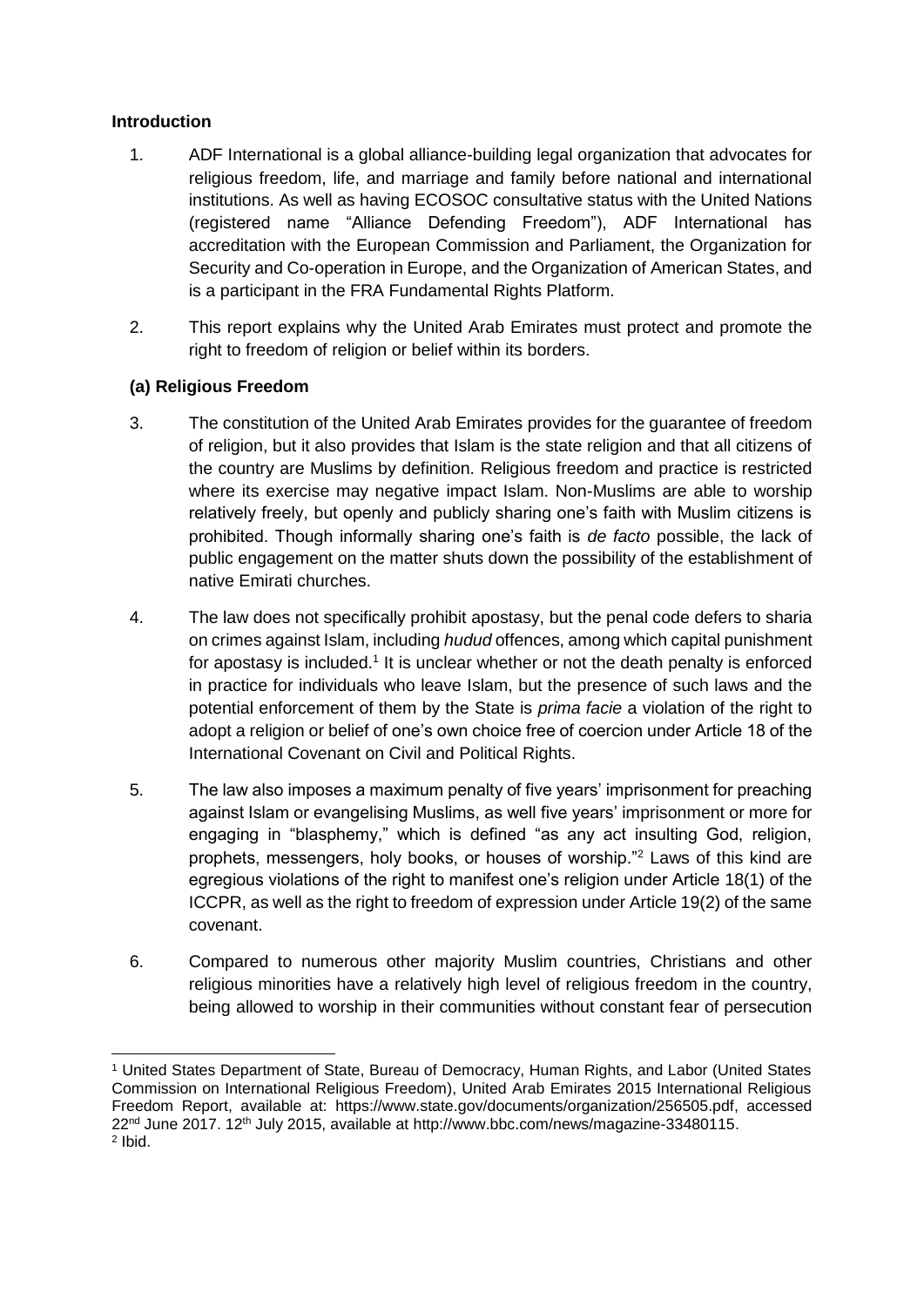or repression.<sup>3</sup> Despite restrictions on non-citizens with respect to owning land, ruling Emirati families have donated land for the building of around 40 churches, though this has been reported to be insufficient for the needs of expatriate Christian communities.

- 7. This does not change the fact, however, that failure to allow religious minorities to properly manifest or share their faith on the same terms as Muslims falls short of internationally-recognised human rights standards and obligations.<sup>4</sup> This has included the detention and deportation of Christian missionaries and evangelists for sharing their faith publicly.<sup>5</sup>
- 8. Other examples of limitations of the freedom of religion or belief and discrimination based on religion include restrictions on non-Muslims from eating or drinking in public during Ramadan, prohibitions on churches erecting bell towers and crosses on their premises (though there are reports that some have done so without consequence), and land purchases and ownership are restricted to citizens (and as all citizens are Muslims by law, this means that non-Muslims are unable to purchase or own land). Muslim men are permitted to marry Christian or Jewish women, but Muslim women are not permitted to marry non-Muslim men, and marriages between them are judged as fornication and prosecuted accordingly.<sup>6</sup>
- 9. In line with the policy of a number of other Arab League nations, the United Arab Emirates refuses entry to holders of Israeli passports. While this does not equate to a blanket ban on Jewish people, as not all Israeli citizens are Jewish and not all Jewish people are Israeli citizens, reports have emerged of senior government and law enforcement officials stating that the police can identify Israelis by "physical features and the way they speak," even if they are holders of a passport other than that of the State of Israel.<sup>7</sup>
- 10. This may indicate an intent to profile individuals based on their suspected ethnoreligious identity, in violation of the prohibition of discrimination on the basis of race, religion, and national origin, as well the right to freedom of religion or belief.
- 11. These violations of international human rights standards affect Muslim and non-Muslim, Emirati citizen and non-citizen alike, as non-Muslims do not have the

<sup>-</sup><sup>3</sup> Jayson Casper, Christianity Today, Why Christianity is Surging in the Heart of Islam, 11 September 2015, available at: http://www.christianitytoday.com/ct/2015/september/christianity-islam-saudi-arabiauae-migrant-workers.html.

<sup>4</sup> Matthew Teller, BBC News, Free to pray – but don't try to convert anyone,

<sup>5</sup> Julia Wheeler, BBC News, Dubai arrests US missionaries, 9 April 2001, available at: http://news.bbc.co.uk/2/hi/middle\_east/1268927.stm; Worthy News, Detained American missionaries to be released from Dubai, officials say, 7 March 2005, available at: https://www.worthynews.com/25 detained-american-missionaries-to-be-released-from-dubai-officials-say.

<sup>6</sup> United States Department of State, Bureau of Democracy, Human Rights, and Labor (United States Commission on International Religious Freedom), United Arab Emirates 2015 International Religious Freedom Report, available at: https://www.state.gov/documents/organization/256505.pdf, accessed 22nd June 2017.

<sup>7</sup> Robert Mackey, New York Times, Dubai Police Chief Says He Knows an Israeli When He Sees One, 2 nd March 2010, available at: https://thelede.blogs.nytimes.com/2010/03/02/dubai-police-chief-says-heknows-an-israeli-when-he-sees-one/.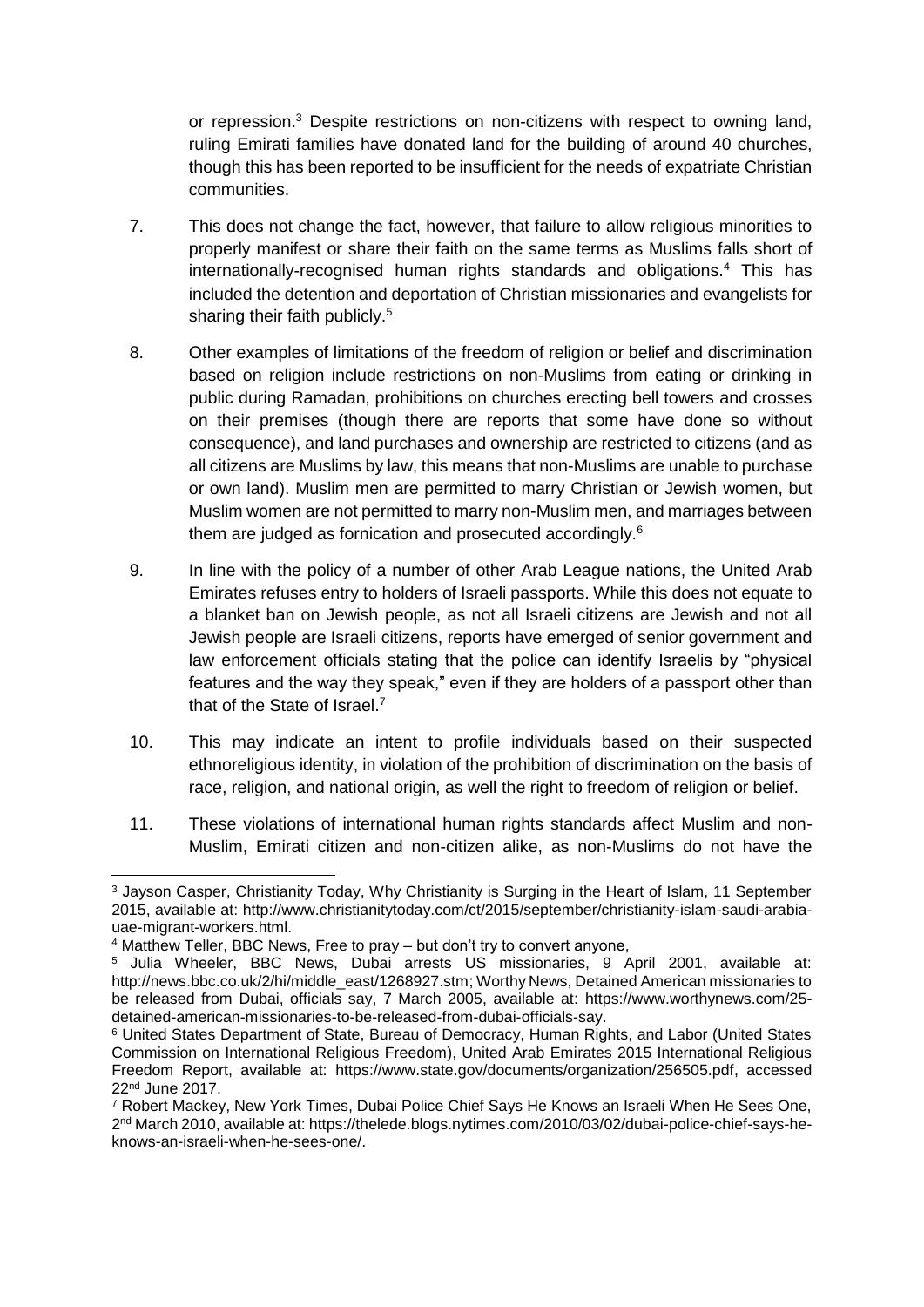freedom to manifest and share their faith, nor are Muslim citizens afforded the full and unencumbered freedom to properly consider the claims of and their affiliation with Islam as a result.

#### **(c) Recommendations**

- 12. In light of the aforementioned, ADF International suggests the following recommendations be made to the United Arab Emirates:
	- a. Ensure that the right to freedom of religion or belief is promoted and protected in the United Arab Emirates, that non-Muslim individuals are not prosecuted or persecuted for their beliefs by either society or the State, and that Muslims are permitted leave Islam and adopt another religion or belief without fear of legal sanction;
	- b. Repeal all blasphemy laws and prohibitions on the proselytisation of Muslims by non-Muslims, and ensure that the freedom of expression is protected and promoted to the fullest extent required under international law;
	- c. Recognise that a mere right to freedom of worship does not completely fulfil the right to freedom of religion or belief, and that the freedom to fully manifest one's religion is a human right under international law;
	- d. Ensure that individuals are not refused entry to the country or profiled and treated in a manner which amounts to invidious discrimination on the basis of race, religion, and/or national origin, and which is unnecessary to the preservation of national security.